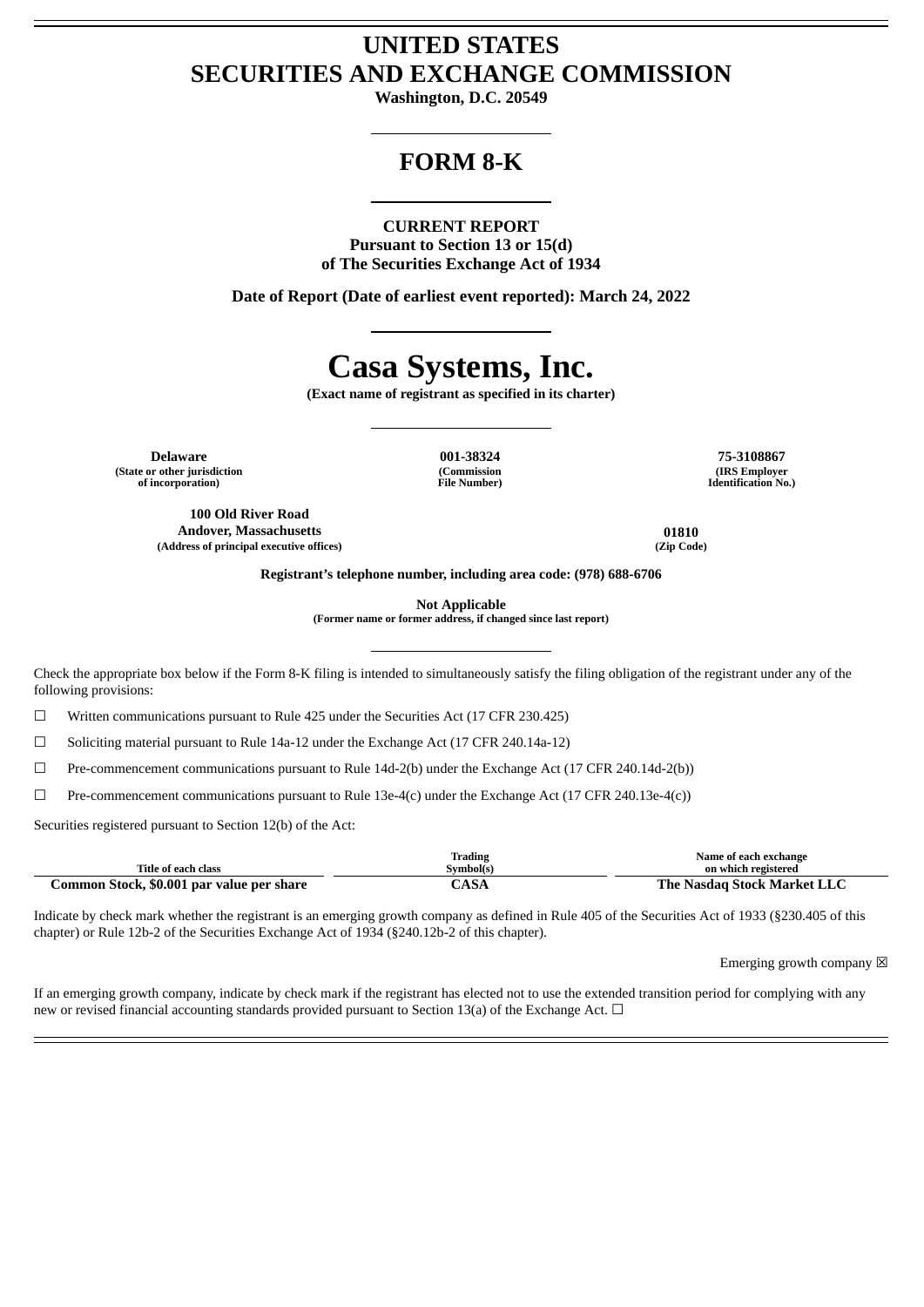#### Item 5.02. Departure of Directors or Certain Officers; Election of Directors; Appointment of Certain Officers; Compensatory **Arrangements of Certain Officers.**

#### **Appointment of Edward Durkin as Chief Financial Officer**

On March 24, 2022, Casa Systems, Inc. (the "Company") announced the appointment of Edward ("Ed") Durkin to the position of Chief Financial Officer and Principal Financial Officer of the Company, effective on April 4, 2022.

Mr. Durkin, age 61, joins the Company from Fuze, Inc., a global, enterprise-focused provider of unified cloud-based communications software, that was recently acquired by 8x8, Inc., where he served as Chief Financial Officer from December 2020 until March 2022. Prior to Fuze, Mr. Durkin served as Chief Financial Officer at Actifio Inc., Inc., a multi-cloud copy data management software company serving enterprise and global service provider customers, from January 2018 to December 2020. Prior to Actifio, Mr. Durkin served as Chief Financial Officer at Digital Guardian, Inc., a data loss prevention software provider, from June 2015 to January 2018. Mr. Durkin received a B.S. in Accounting from the University of Massachusetts Dartmouth.

In connection with Mr. Durkin's appointment as Chief Financial Officer, the Company entered into an offer letter (the "Durkin Agreement") which provides for a starting annual base salary of \$450,000.20, a yearly discretionary performance bonus with the target amount being 100% of Mr. Durkin's base salary and a one-time sign-on equity award consisting of an option to purchase an aggregate of 100,000 shares of common stock of the Company. Mr. Durkin will also be eligible to participate in the Company's sponsored benefits provided to other Company employees of similar rank and tenure, subject to the terms of and conditions of such policies and programs.

The foregoing summary of the Durkin Agreement is qualified in its entirety by reference to the full Durkin Agreement filed herewith as Exhibit 10.1 and incorporated by reference herein.

The Company entered into an indemnification agreement with Mr. Durkin in accordance with the Company's standard practice and pursuant to the form previously approved by the Board and the Company's stockholders, which form was filed as Exhibit 10.1 to the Company's Registration Statement on Form S-1 filed with the Securities and Exchange Commission on November 17, 2017.

There have not been any transactions since the beginning of the Company's last fiscal year, nor are there any proposed transactions, in which the Company was or is to be a participant involving amounts exceeding \$120,000 and in which Mr. Durkin had or will have a direct or indirect material interest.

#### **Item 7.01. Regulation FD**

On March 24, 2022, the Company issued a press release announcing the appointment of Mr. Durkin. A copy of the press release is furnished hereto as Exhibit 99.1.

The information in this Item 7.01 of Form 8-K, including the accompanying Exhibit 99.1, shall not be deemed "filed" for purposes of Section 18 of the Securities Exchange Act of 1934 (the "Exchange Act"), or otherwise subject to the liability of such section, nor shall such information be deemed incorporated by reference in any filing under the Securities Act of 1933 or the Exchange Act, regardless of the general incorporation language of such filing, except as shall be expressly set forth by specific reference in such filing.

#### **Item 9.01. Financial Statements and Exhibits.**

(d) Exhibits

| Exhibit<br>No. | <b>Description</b>                                                                        |
|----------------|-------------------------------------------------------------------------------------------|
| 10.1           | Offer Letter, dated March 2, 2022, by and between the Registrant and Ed Durkin.           |
| 99.1           | Press release of Casa Systems, Inc. dated March 24, 2022.                                 |
| 104            | Cover Page Interactive Data File (formatted as Inline XBRL and contained in Exhibit 101). |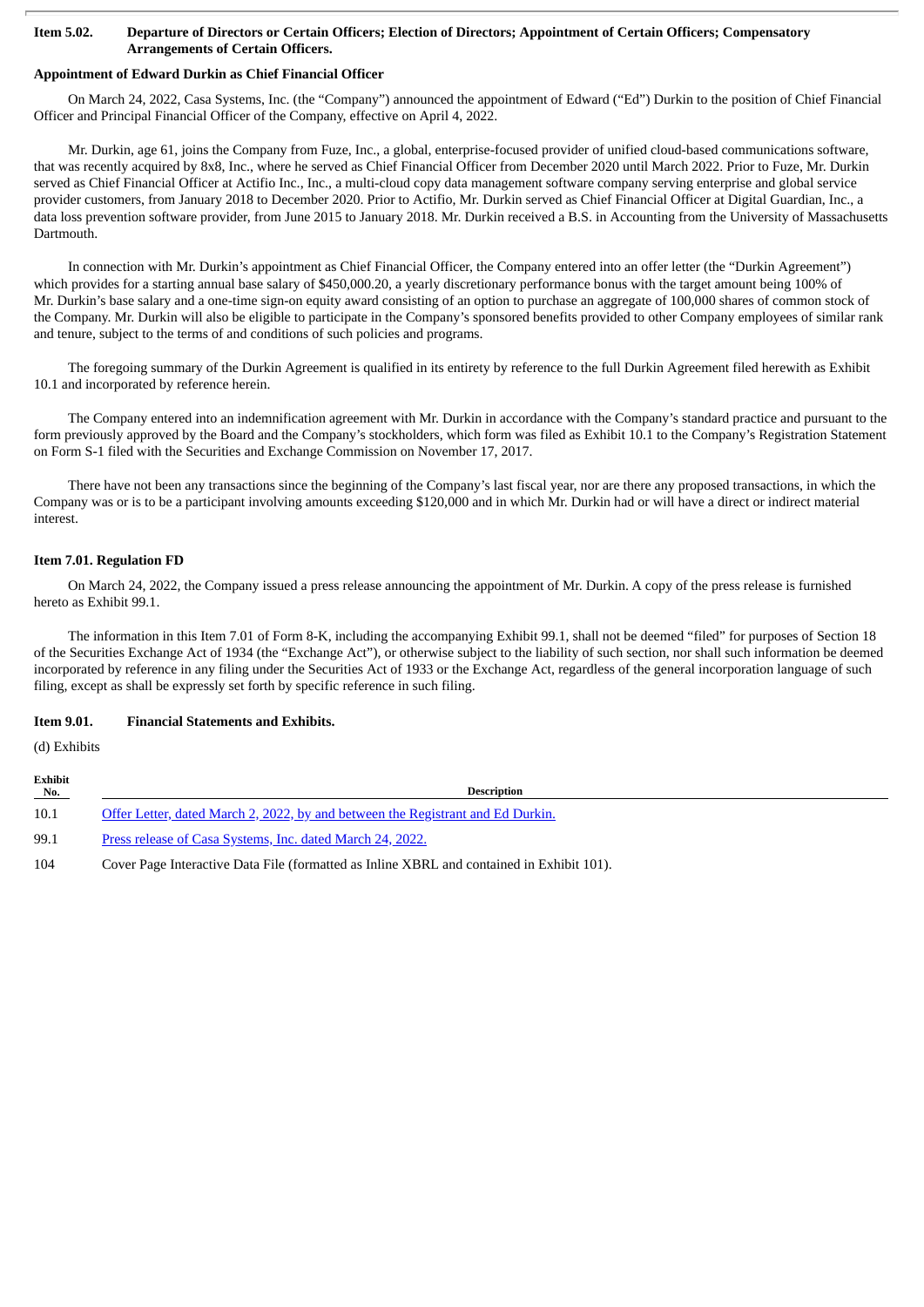**SIGNATURES**

Pursuant to the requirements of the Securities Exchange Act of 1934, the registrant has duly caused this report to be signed on its behalf by the undersigned hereunto duly authorized.

Date: March 24, 2022 **Casa Systems, Inc.**

By: /s/ Jerry Guo

Jerry Guo Chief Executive Officer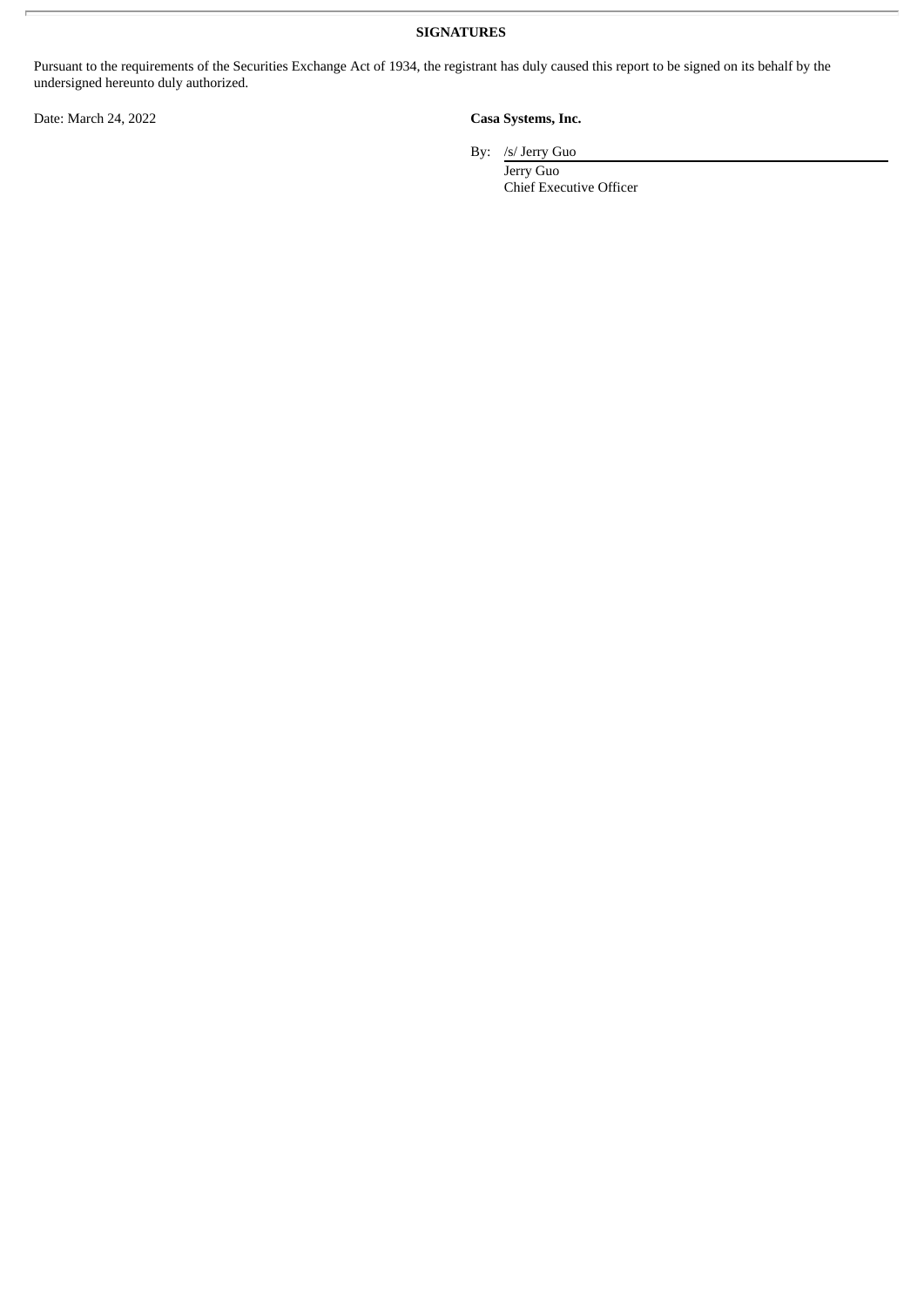<span id="page-3-0"></span>

March 2, 2022

Edward Durkin 4 Mary Ellen Lane Franklin, MA 02038

Dear Ed,

On behalf of Casa Systems, Inc. (the "Company"), I am pleased to set forth the terms of your employment with the Company:

- 1. You will be hired on a regular, full-time basis commencing March 14, 2022, and your role as Chief Financial Officer will be effective April 4, 2022. As a key contributor, you will report to Jerry Guo, CEO and President, and will impact the organization by leading the Company's corporate strategic and tactical financial initiatives as well as provide global financial services to the leadership team and employees to build the long-term value of the business, plus such other duties as may from time to time be assigned to you by the Company.
- 2. Your starting base salary rate will be \$17,307.70 paid bi-weekly, which annualized is equivalent to \$450,000.20, subject to taxes and other withholdings as required by law. Such salary may be adjusted from time to time in accordance with normal business practice and in the sole discretion of the Company.
- 3. Following the end of each calendar year and subject to the approval of the Board, you will be eligible to receive in that subsequent year a discretionary performance bonus. The target amount of such Annual Bonus will be 100% of your Base Salary, based on your performance and the Company's performance. Your eligibility to be considered for, and the payment of, any incentive is conditional upon you remaining an active employee of the Company, and not having served out notice to terminate your employment prior to receiving payment. Any incentive due to you will be paid on or around the first quarter of the following year.
- 4. You may participate in any and all bonus and benefit programs that the Company establishes and makes available to its employees from time to time, provided that you are eligible under (and subject to all provisions of) the plan documents governing those programs. The benefits made available by the Company, and the rules, terms and conditions for participation in such programs, may be changed by the Company at any time without advance notice.
- 5. Starting in 2022 and subject to the approval of the Board of Directors of the Company, the Company will grant to you an annual award of Restricted Stock Units ("RSU") under the Company's Stock Incentive Plan with a target valuation of \$900,000.00 ("RSU"). The number of RSUs shall be calculated on the date of grant in accordance with the Company's option valuation practices. The RSUs shall be subject to all terms, vesting schedules and other provisions set forth in the Company's Stock Incentive Plan and in a separate RSU agreement (the "RSU Agreement").
- 6. Subject to the approval of the Board of Directors of the Company, the Company will grant you one-time sign-on equity award consisting of an option to purchase of an aggregate of 100,000 shares of common stock of the Company at a price per share equal to the fair market value at the time of Board approval. Any stock option will be subject to all terms, vesting schedules and other provisions set forth in the plan and in a separate option agreement.

100 Old River Road | Andover, MA 01810 | 978-688-6706 | www.casa-systems.com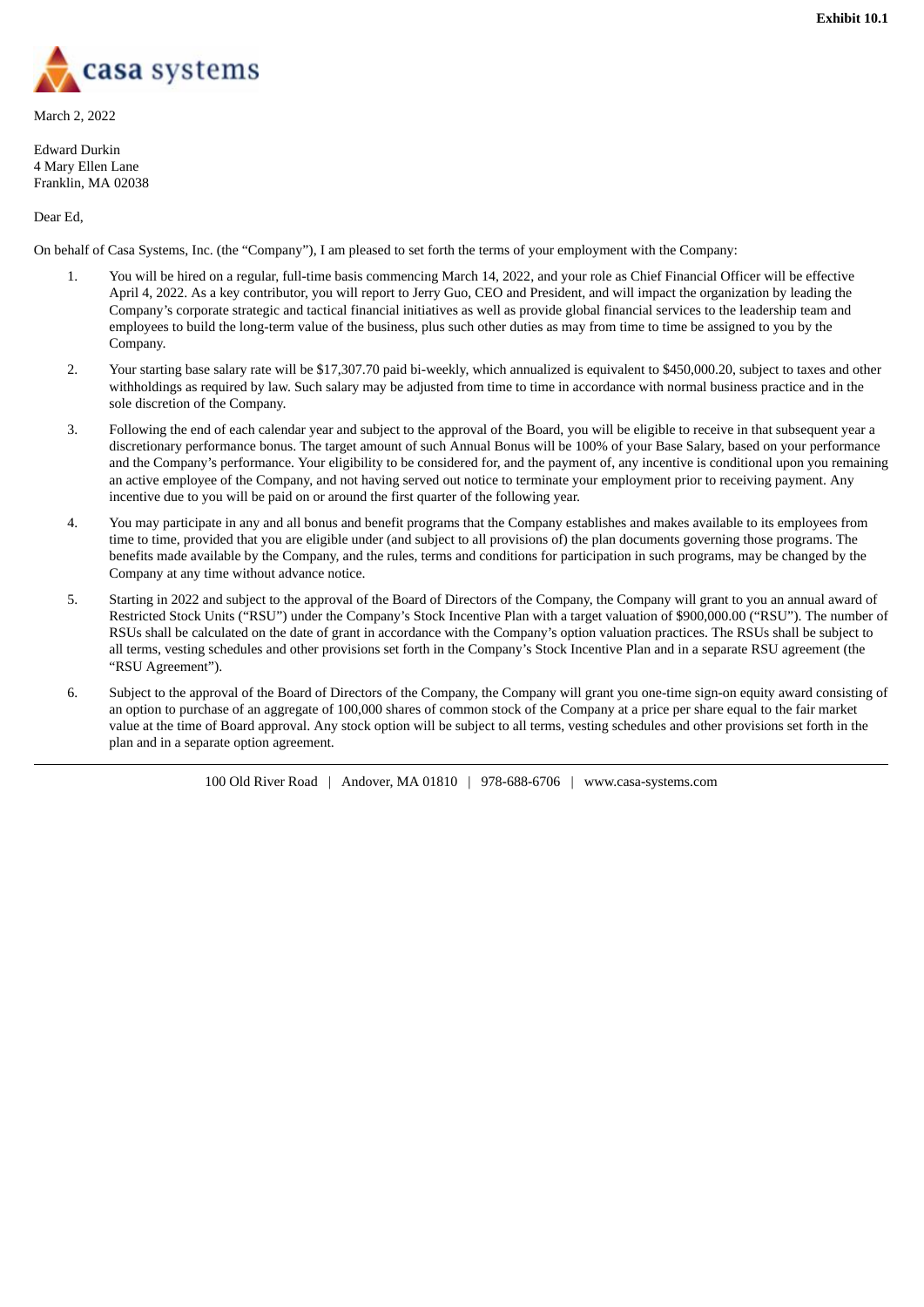- 7. You will be eligible for a maximum of twenty-five (25) days of vacation per calendar year subject to proration to your date of hire and to be taken at such times as may be approved by the Company. The number of vacation days for which you are eligible shall accrue at the rate of 7.70 hours per pay period that you are employed during such calendar year.
- 8. You will be required to execute an Assignment, Invention and Non-Disclosure Agreement and a Non-Competition and Non-Solicitation Agreement in the forms attached as a condition of employment.
- 9. You represent that you are not bound by any employment contract, restrictive covenant or other restriction preventing you from entering into employment with or carrying out your responsibilities for the Company, or which is in any way inconsistent with the terms of this letter.
- 10. In accordance with federal law, you will be required to provide the Company with documentation of your identity and eligibility to work in the United States. You agree to provide to the Company, within three days following your hire date, such documentation, as required by the Immigration Reform and Control Act of 1986. Please refer to the I-9 Form enclosed for a list of acceptable documentation. You may need to obtain a work visa in order to be eligible to work in the United States. If that is the case, your employment with the Company will be conditioned upon your obtaining a work visa in a timely manner as determined by the Company.
- 11. This offer may be contingent upon successful completion of a pre-employment background check, pre-employment physical, and pre-employment drug test conducted in accordance with applicable federal, state, and local laws depending upon the position offered. In addition, the Company reserves the right to conduct a background screening at any time after employment begins to determine eligibility for promotion, reassignment or retention. Additional checks such as a driving record and credit report may also be made for particular job categories.
- 12. In the event of the termination of your employment by the Company without cause, subject to the Company's receipt of an effective general release in a form and scope acceptable to the Company within 30 days after your termination, you will be provided with the following severance package under the following conditions:
	- a. If terminated by the Company without cause prior to the completion of 12 months of service: (i) receive an amount equal to six (6) months of your then-current annual base salary at the time of termination of employment, with such amount payable in equal installments over 6 months; (ii) continue to receive an amount equal to COBRA premiums for health benefit coverage on the same terms as were applicable to you prior to the termination for a period of 6 months; and (iii) 6 months acceleration of vesting of your time-based equity award specified in this offer.
	- b. If terminated by the Company without cause after the completion of 12 months of service: (i) receive an amount equal to the sum of your then-current annual base salary for the year of the termination of employment, with such amount payable in equal installments over 12 months; (ii) continue to receive an amount equal to COBRA premiums for health benefit coverage on the same terms as were applicable to you prior to the termination for a period of 12 months; and (iii) one year (for the year of the termination) acceleration of vesting of your time-based equity awards.
	- c. If terminated by the Company without cause in connection with a change in control: (i) receive an amount equal to the sum of your then-current annual base salary for the year of the termination of employment, with such amount payable in equal installments over 12 months; (ii) continue to receive an amount equal to COBRA premiums for health benefit coverage on the same terms as were applicable to you prior to the termination for a period of 12 months; and (iii) full acceleration of all unvested time-based equity awards.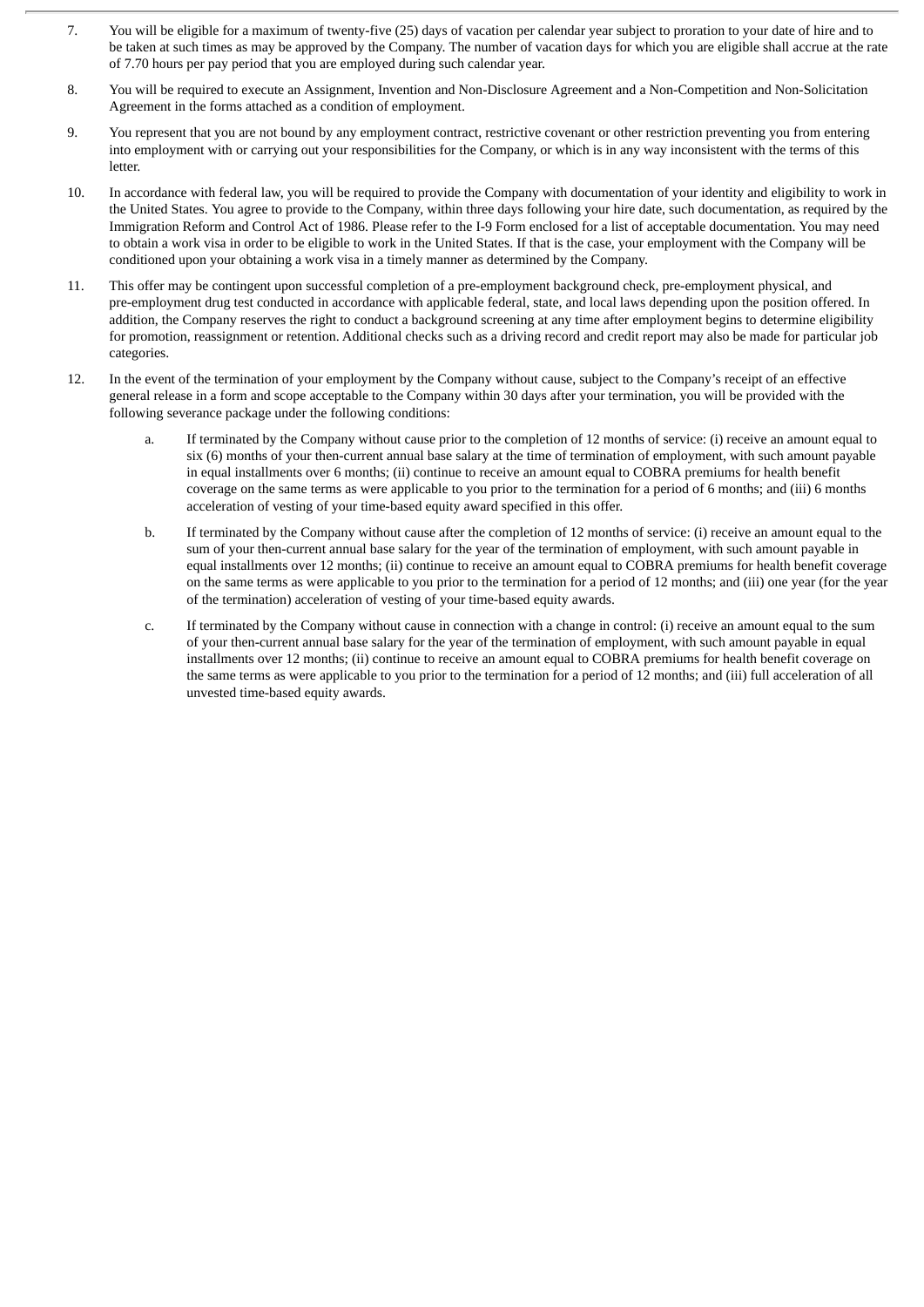13. This letter shall not be construed as an agreement, either expressed or implied, to employ you for any stated term, and shall in no way alter the Company's policy of "employment at will", under which both you and the Company remain free to terminate the employment relationship, with or without cause, at any time, with or without notice. Similarly, nothing in this letter shall be construed as an agreement, either express or implied, to pay you any compensation or grant you any benefit beyond the end of your employment with the Company.

If you agree with the initial terms of your employment with the Company as set forth in this letter, please sign in the space provided below, enter your start date, and return a copy by email to Carmen Pombeiro in Human Resources. If you choose not to accept this offer by **Friday, March 4, 2022,** the offer will be revoked.

Please plan on being available at 9:00AM on your first day of employment for orientation at our Andover facility with Human Resources. Your manager will be available following orientation to assist you with your initial introduction and assimilation to Casa Systems.

Very Truly Yours,

By: /s/ Lucy Xie Name: Lucy Xie Title: Senior Vice President

The foregoing correctly sets forth the initial terms of my at-will employment by Casa Systems, Inc.

| /s/ Edward Durkin   |                                                                                                      | Date: 3/3/22                        |  |
|---------------------|------------------------------------------------------------------------------------------------------|-------------------------------------|--|
| Name: Edward Durkin |                                                                                                      |                                     |  |
| Start Date:         | 3/14/22                                                                                              |                                     |  |
| Enclosures:         | Assignment, Invention and Non-Disclosure Agreement<br>Non-Competition and Non-Solicitation Agreement | I-9 Form<br><b>Benefits Summary</b> |  |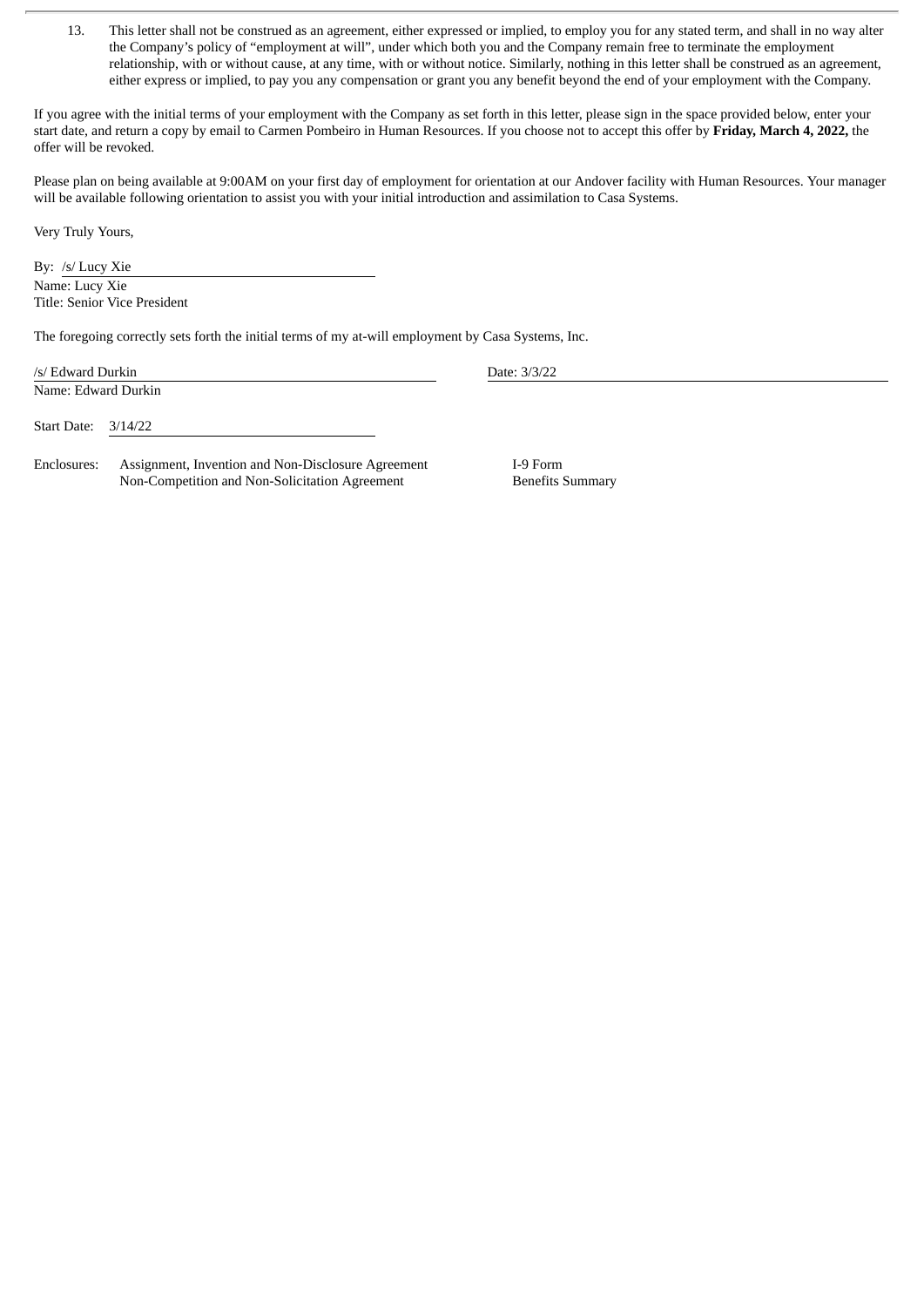<span id="page-6-0"></span>

## **NEWS RELEASE**

#### **Casa Systems Appoints Edward Durkin as Chief Financial Officer**

*Durkin brings more than 30 years of financial expertise in the Technology/Software sector to Casa*

**ANDOVER, Mass.** – March 24, 2022 – Casa Systems, Inc. (Nasdaq: CASA), a leading provider of cloud-native software and physical technology solutions for wireless, cable and fixed broadband networks, today announced the appointment of Edward Durkin as its Chief Financial Officer (CFO), effective April 4, 2022.

Mr. Durkin brings over 30 years of financial and executive experience to Casa Systems. Mr. Durkin most recently served as CFO of Fuze, Inc, a global, enterprise-focused provider of unified cloud-based communications software, that was recently acquired by 8x8, Inc. Prior to his role at Fuze, Mr. Durkin served as CFO at Actifio, Inc., a multi-cloud copy data management software company serving enterprise and global service provider customers. His earlier experience includes Digital Guardian, Inc., a data loss prevention software provider, Interactions Corporation, a provider of intelligent virtual assistant software solutions, and Tactical Communications Group, LLC, a tactical data link software solutions provider for military communications systems.

"I am excited to welcome Ed to our executive leadership team as Casa's new Chief Financial Officer," said Jerry Guo, President and Chief Executive Officer of Casa Systems. "With the addition of Ed's substantial financial and operational experience in the software industry, Casa has a strong team in place to grow our cloud-native software revenue while increasing our revenue visibility and profitability."

Mr. Durkin added, "I am honored to join Casa at such a pivotal time. I look forward to working with Jerry and the rest of the leadership team to further our position as an industry leader in the infrastructure technology space with our disruptive end-to-end connected cloud solutions."

#### **About Casa Systems, Inc.**

Casa Systems, Inc. (Nasdaq: CASA) delivers the core-to-customer building blocks to speed 5G transformation with future-proof solutions and cuttingedge bandwidth for all access types. In today's increasingly personalized world, we create disruptive architectures built specifically to meet the needs of service provider networks. Our suite of open, cloud-native network solutions unlocks new ways for service providers to build networks without boundaries and maximize revenue-generating capabilities. Commercially deployed in more than 70 countries, Casa Systems serves over 475 Tier 1 and regional service providers worldwide. For more information, visit http://www.casa-systems.com.